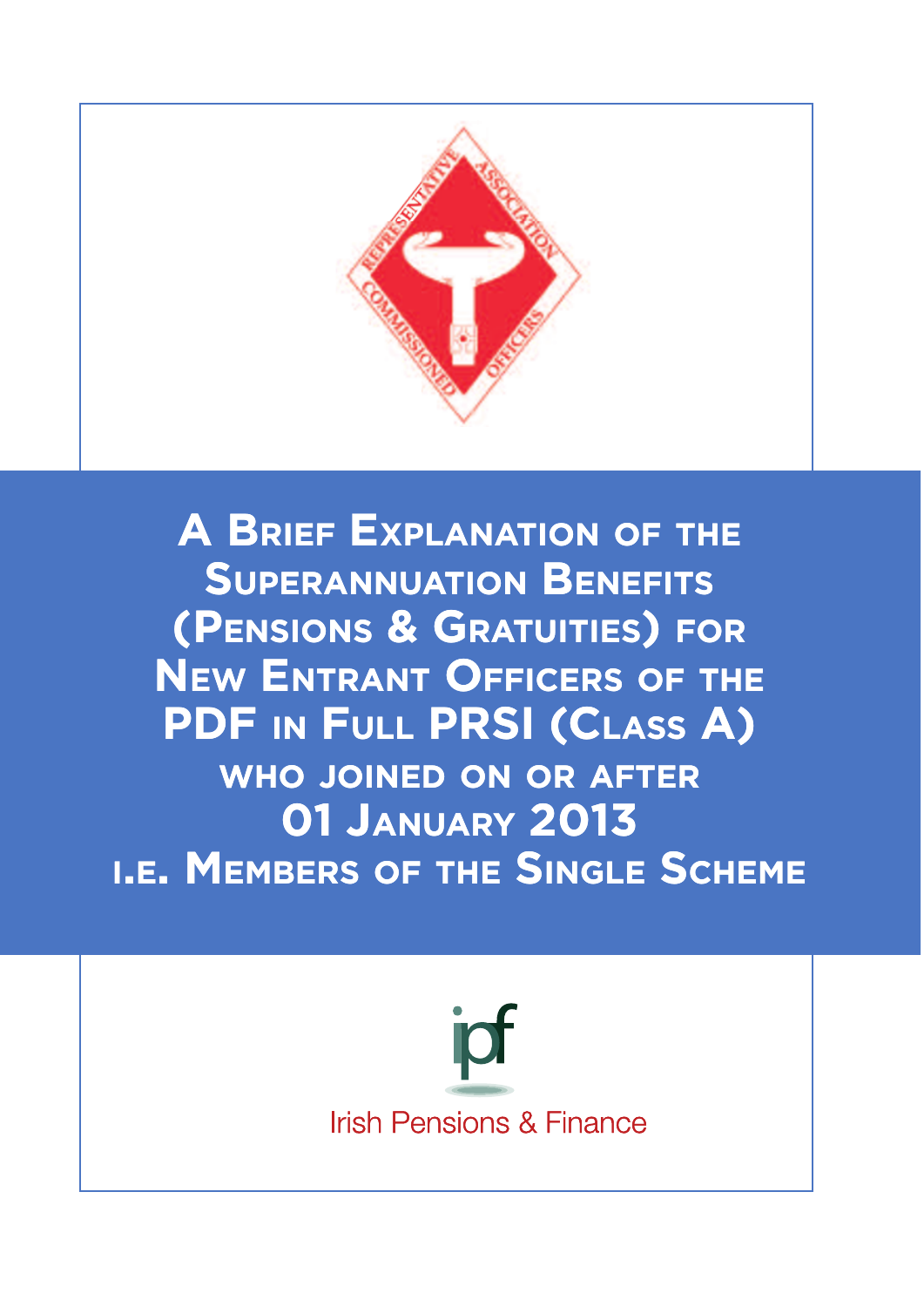# **A Brief Explanation of the Superannuation Benefits (Pensions & Gratuities) for New Entrant Officers of the PDF in full PRSI (Class A) who joined on or after 01 January 2013 – i.e. Members of the Single Scheme**

#### **1. What is the "Single Scheme"?**

The "Single Scheme" or "the Scheme" refers to the Single Public Service Pension Scheme introduced with effect from 01 January 2013 in accordance with the terms of the Public Service Pensions (Single Scheme and Other Provisions) Act 2012.

#### **2. Does the Single Scheme apply to me?**

In general the Single Scheme applies to anyone who becomes a pensionable Public Servant on or after 01 January 2013. So, if you were recruited to the PDF (at any rank) on or after that date and were not previously a pensionable Public Servant the Scheme will apply to you.

# **3. I was in service before 01 January 2013 but commissioned after that date – does the Single Scheme apply to me?**

The Scheme does NOT apply to you if:

(a) You were a Cadet immediately before 01 Jan 2013 and are subsequently appointed to be an Officer on completion of your training;

or

(b) You were serving on a short-service commission immediately before 01 Jan 2013 and immediately following the period of that commission are appointed to a commission without limitation as to time;

or

(c) You were serving as an enlisted person immediately before 01 Jan 2013 and are subsequently discharged for the purpose of appointment to commissioned rank e.g. following completion of a Potential Officers' Course.

### **4. What is "Full PRSI (Class A)"?**

Prior to 06 April 1995 officers paid a reduced rate of PRSI (Class C) but as a result were entitled to only very limited Social Insurance benefits. Since then all new entrant officers (in common with most other new entrant public servants) have paid the full rate of PRSI (Class A) and are entitled to the full range of Social Insurance benefits, including the State Pension Contributory (the "old age pension").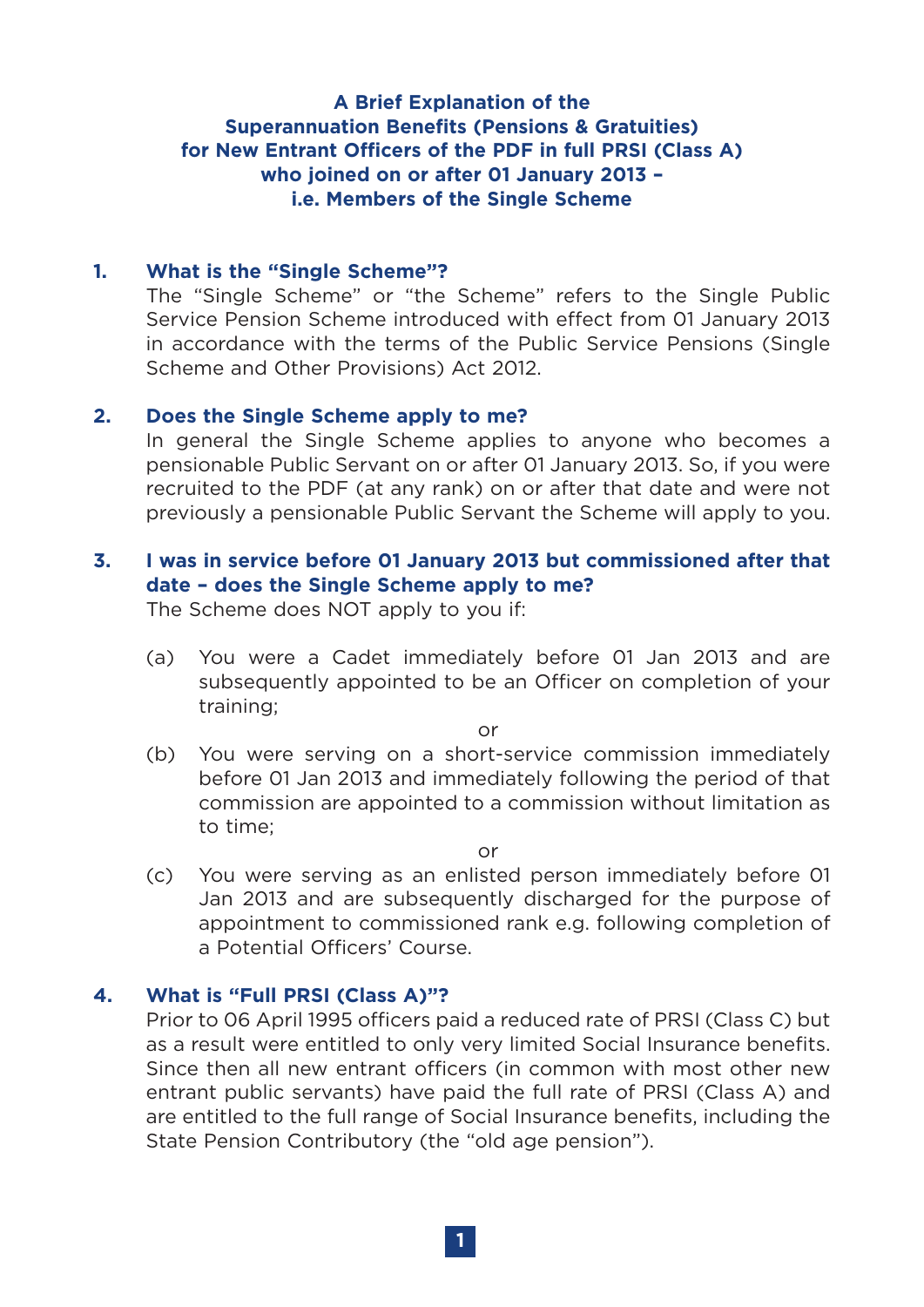For list of benefits see;

http://www.welfare.ie/en/Pages/PRSI---Pay-Related-Social-Insurance--- Contributions-and-Clas.aspx

# **5. What type of pension scheme is the Single Scheme?**

The Single Scheme is a defined benefit scheme, with pensions being based on career-average pay and linked to the Consumer Price Index (CPI). The amount of pension benefit is defined in the scheme rules and is not affected by investment returns. The benefits are based on your average pensionable earnings throughout your career, up-rated in line with increases in the Consumer Price Index. So, for each year of service you accrue a sum of money towards your pension and towards your gratuity. These amounts are indexed to increases (if any) in the Consumer Price Index each year until payment of your pension arises. The annual pension and the gratuity payable at retirement will equal the total of these Consumer Price Index adjusted amounts.

### **6. Can I opt out of the Scheme?**

No. Membership is compulsory.

### **7. What benefits are payable?**

The main benefits payable are:

- An occupational (service) pension:
- A retirement gratuity ("lump sum") or death in service gratuity:
- the time-limit within which the option must be exercised.

### **8. Do I make contributions towards my pension benefits?**

Yes – the Scheme is contributory. The contribution rates deducted from your salary on an ongoing basis are as follows:

- 4.2% of n*et pensionable remuneration* PLUS 3.3% of *pensionable remuneration (Pensionable remuneration* is basic pay plus MSA plus LSI(s) (if applicable) plus flying pay, additional pay and any other pensionable payments (if applicable));
- *Net Pensionable remuneration* is pensionable remuneration as above less twice the maximum rate of the State Pension Contributory (SPC) payable to a single person with no dependents (€230.30 per week or €12,017.05 per annum at July 2015;
- All contributions qualify for income tax relief, which is applied automatically.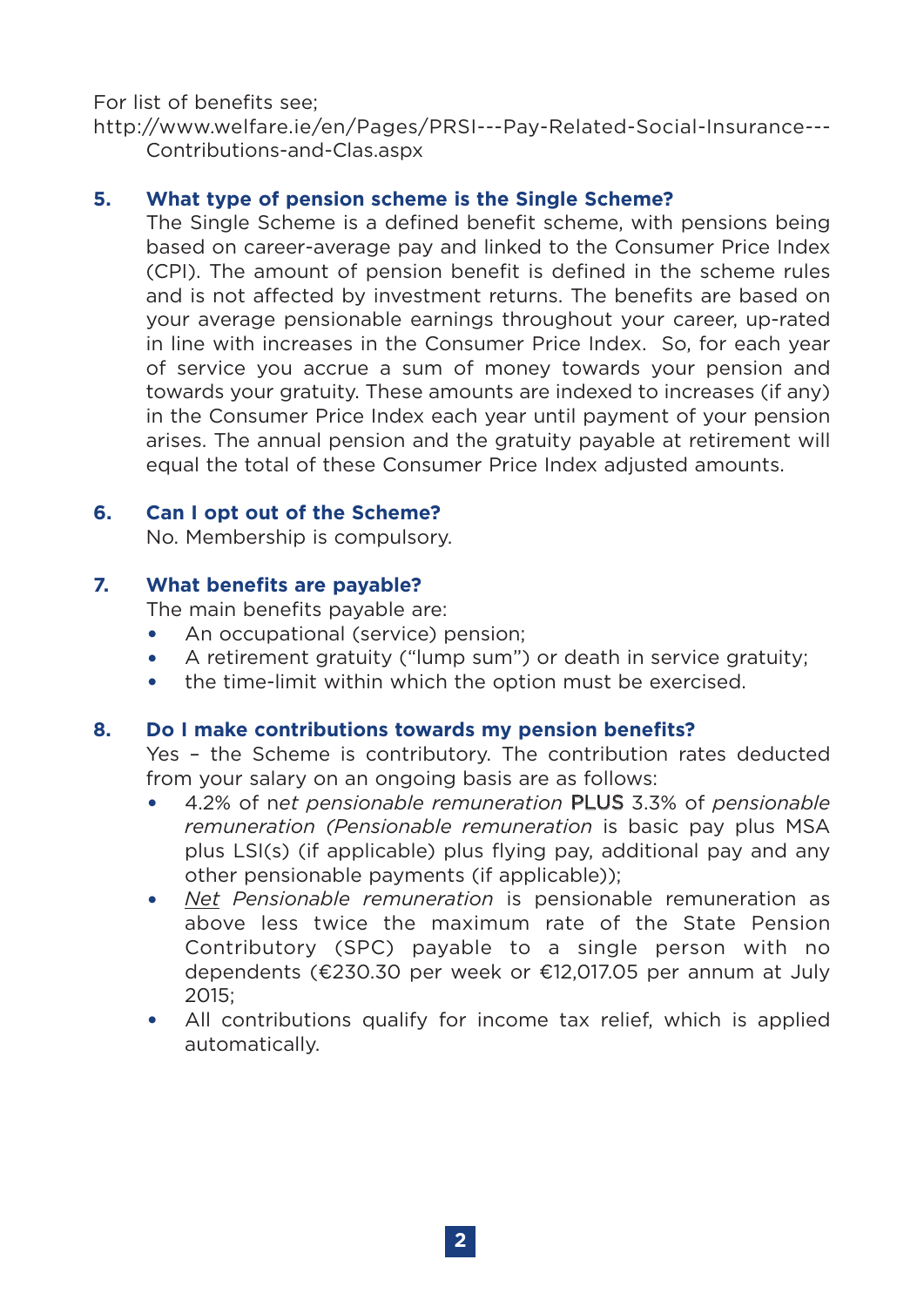### **9. How are my pension and gratuity calculated?**

During each year of your service an amount of money is put towards your pension and gratuity based on your pensionable earnings in that particular year. These money amounts are called the "referable amounts". The referable amounts for each year of your service are uprated, or increased, annually in line with inflation (based on upward movements in the Consumer Price Index, if any) and added together to form your pension and gratuity (Note: If there is a fall in the CPI in any year the referable amounts are NOT decreased). The referable amounts for each year are calculated using the following formula:

### *Pension;*

On earning up to 3.74 times the State Pension Contributory (SPC)(SPC  $x$  3.74 is currently (at July 2015) =  $\epsilon$ 45,000) - 0.58% of pensionable remuneration,

*Plus*

On earning over 3.74 times SPC (if applicable) – 1.43% of pensionable remuneration.

#### *Gratuity:*

4.29% of pensionable remuneration.

#### **10. Can you show me a worked example?**

Yes. Let's assume that you earn €30,000 in your first year of service and you have 40 years to go to pension age and that inflation is 3% each year. So the amount put towards your pension and gratuity in respect of that year's service would be calculated as follows;

### *Pension;*

On earnings up to 3.74 times SPC - 0.58% = €30,000 x .0058 = €174 On earning over 3.74 times SPC – 1.43% = Nil Total contribution towards pension =  $£174$ 

With inflation at 3% per annum this amount will grow to approximately €551 by retirement and this will be the portion of annual pension from the first year's service.

### *Gratuity;*

€30,000 x .0429 = €1,277 With inflation at 3% this will grow to approx  $\epsilon$ 4,044 and this will be the portion of the gratuity from the first year's service.

Similar calculations are completed for each year to give the amount of pension and gratuity attributable to each year.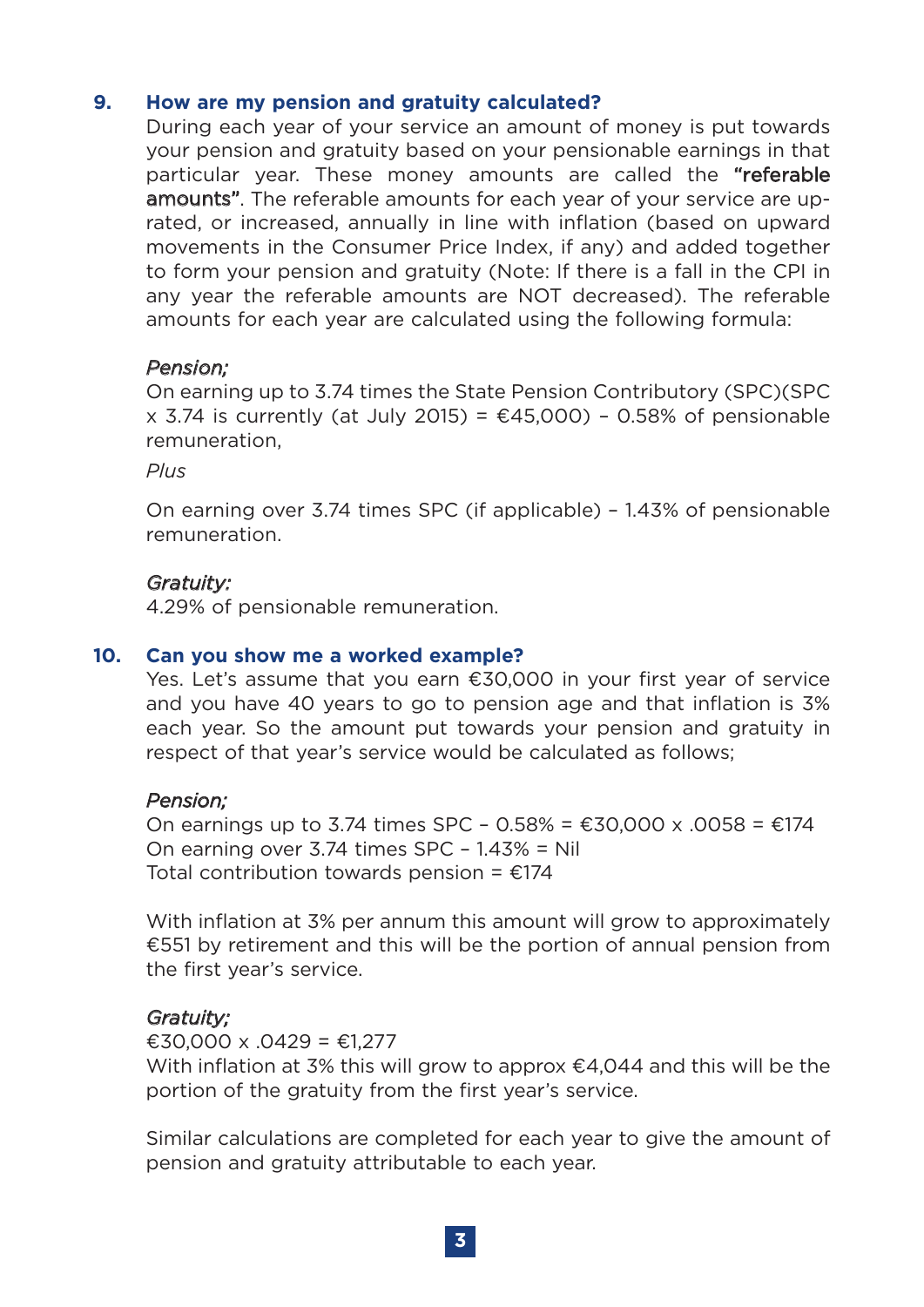So, if you earned €80,000 in the year when you had 10 years to retirement the amounts added to pension and gratuity for that year would be calculated as;

#### *Pension;*

On earnings up to 3.74 times SPC – 0.58% = €45,000 x .0058 = €261 On earning over 3.74 times SPC - 1.43% = €35,000 x .0143 = €500.5 Total contribution towards pension =  $£261 + £500.5 = £761.5$ 

With inflation at 3% per annum this amount will grow to approx. €994 by retirement and this will be the amount added to your pension in respect of that year's service.

### *Gratuity;*

 $£80,000 \times 0.0429 = £3,432$ 

With inflation at 3% this will grow to approx  $\epsilon$ 4,478 and this will be the amount added to your gratuity in respect of that year's service.

Similar calculations are done for each year of your service and the total of the amounts i.e. the amounts accrued; give the actual pension and gratuity payable.

#### **11. What is "pensionable remuneration"?**

Pensionable remuneration includes your basic regimental pay (including Long Service Increments(LSIs), Military Service Allowance (MSA), Flying Pay and or additional pay and any other pensionable allowances. List of items that may be included in "pensionable remuneration" – as at July 2015 - is included at Appendix 1. Future updated lists will be available from the Department of Defence or RACO.

### **12. Can I find out the value of the referable amounts for my pension and gratuity at any point in time?**

Yes. The Scheme provides that each year you will be given a **Benefits** Statement by the Department of Defence. This statement will include:

- (a) The total amount of contributions paid by you in the last tax year;
- (b) The total referable amounts towards pension and towards gratuity accrued by you in the tax year;
- (c) The total referable amounts towards pension and towards gratuity accrued by you in previous tax years as adjusted in line with increases in the CPI.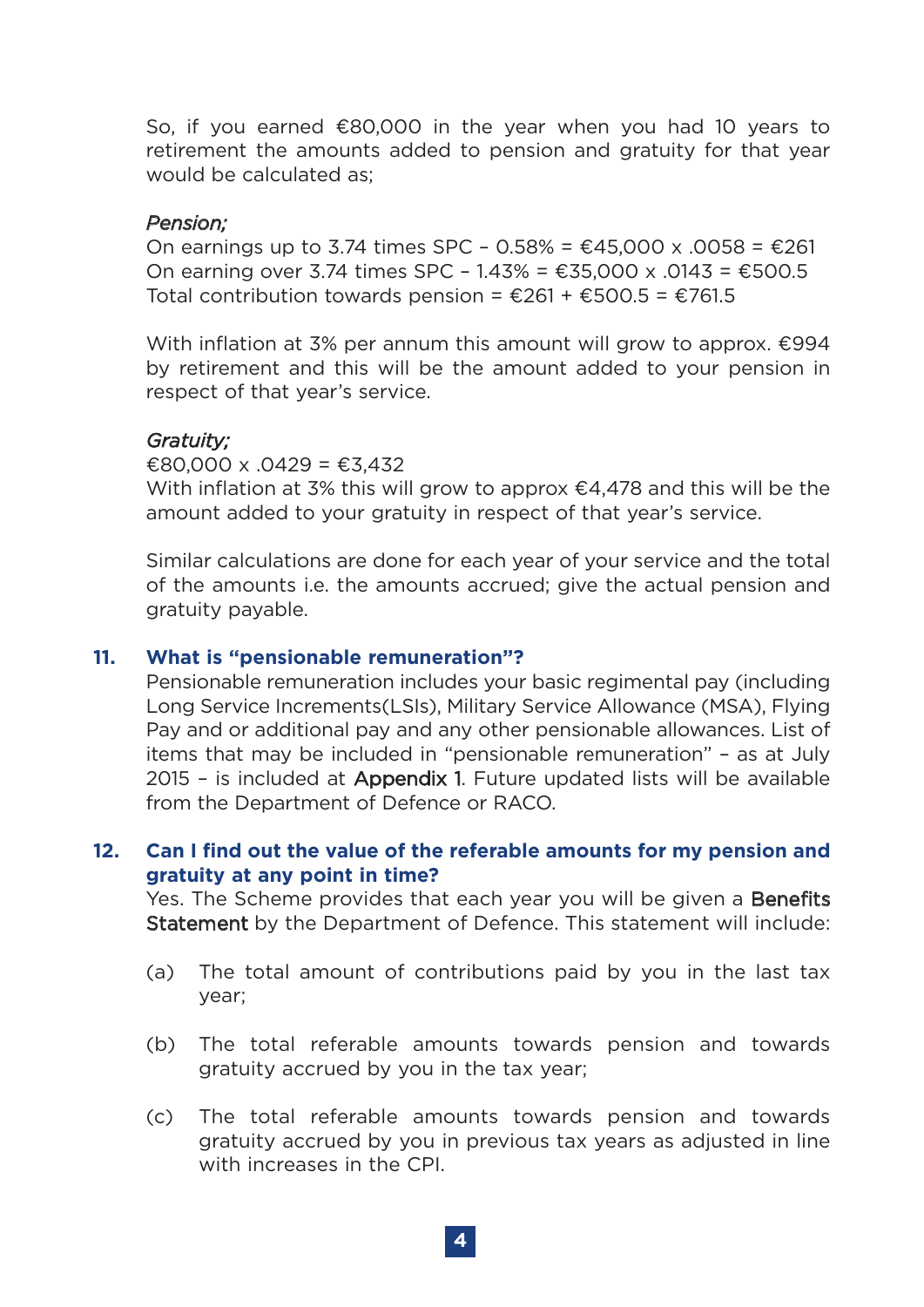### **13. When are my retirement benefits payable to me?**

A minimum of two years service is required for pension and lump sum. However, your minimum pension age is 50 years. That means that your pension and retirement gratuity are only payable immediately if you serve to age 50. If you retire earlier than that (other than on medical grounds) your retirement benefits are "preserved' until age 60 and then paid to you on application.

Benefits accrued (built up) to date are also paid immediately on compulsory retirement on medical grounds, provided you have at least 2 years' service.

### **14. I have been told that my pension is "integrated" – what does this mean?**

Integration, or co-ordination, means that your entitlement to Social Insurance benefits – such as the State Pension Contributory (SPC) or more commonly referred to as the "old age" pension, is taken into account in determining your occupational pension (i.e. the pension you will receive from your employer - the Department of Defence).

So your total pension payments are assumed to consist of your occupational pension plus the SPC (from the Department of Social Protection).

Your pension scheme (the Single Scheme) is integrated with the social welfare SPC in two ways;

- (a) The addition to your pension each year takes account of the fact that you will be entitled to the SPC (SPC currently payable from age 66. This will move to 67 in 2021 and 68 in 2028).
- (b) The pension contributions you are required to make are reduced to take account of the fact that SPC benefits provide part of the retirement income.

### **15. But the State Pension is not payable until age 66 - and going up – and compulsory retirement ages for officers are much lower than that. Doesn't this mean that I will have a reduced total pension until I get the State Pension?**

Not necessarily. The assumption in "integration" is that a Social Insurance benefit is payable. Previous public service integrated schemes generally included provision for the payment, on application, of a Supplementary Pension in addition to the occupational pension during period in which the member was not employed and due to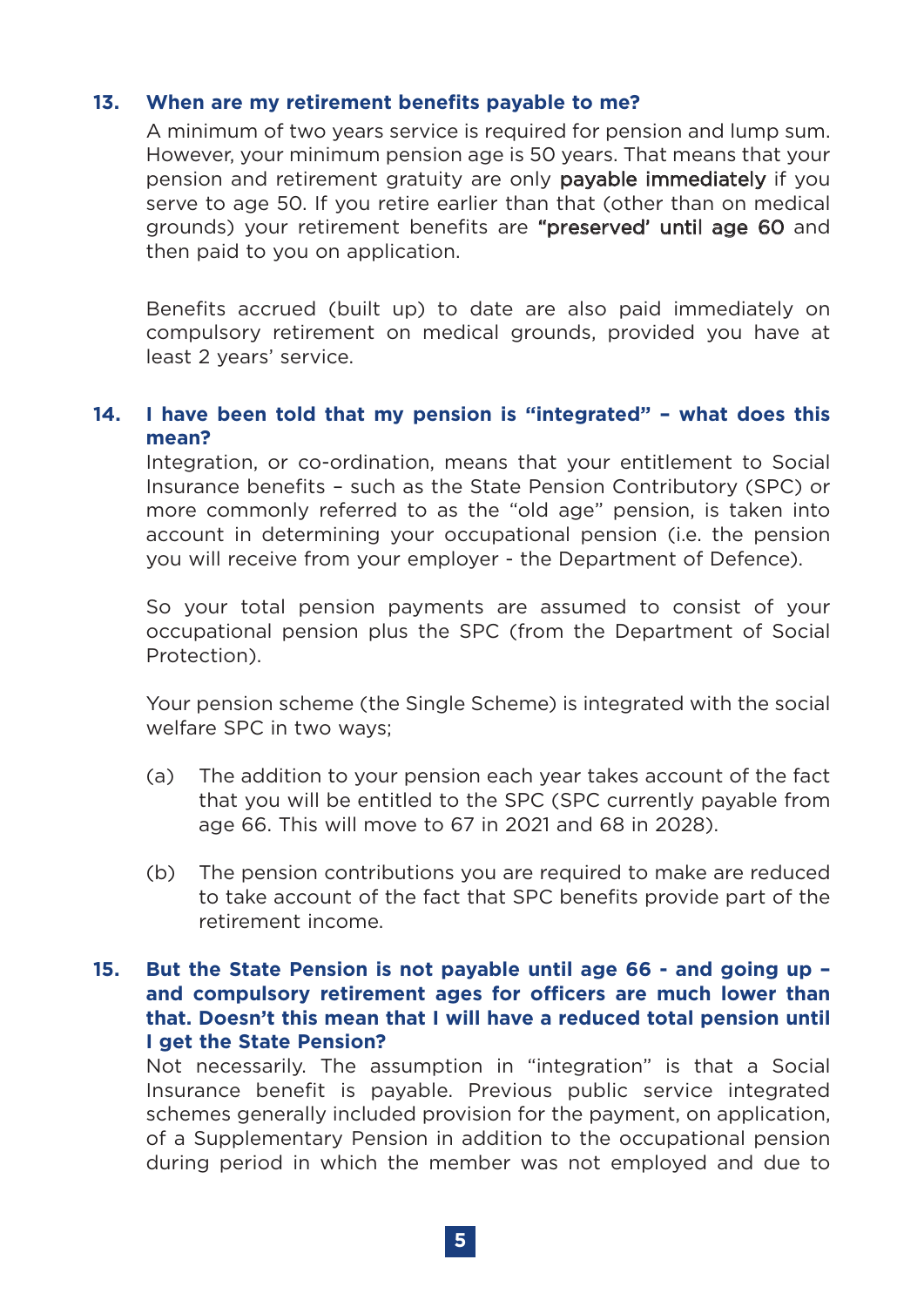causes outside his/her control failed to qualify for Social Insurance benefits (or qualified at a rate less than the maximum personal rate of SPC).

In such cases the Supplementary Pension (payable by the member's employing Department) would bring the member up to the total pension rate he/she would be on if they were being paid the State Pension and would continue to be paid until he/she received the State Pension.

As part of an agreement between the Department of Defence and RACO (CCR 421 dated 18 Nov 2009) the Department "*confirmed that post 5 April 1995* (the date from which new officers paid PRSI at Class A rates and had integrated pensions) *officers in full PRSI class retiring on age grounds who are in receipt of integrated occupational pensions (whether immediate or preserved, as the case may be), would be eligible for supplementary pensions".*

This Agreement further provides that applications for Supplementary Pensions from PRSI Class A officers who retire compulsorily at age 58 or higher and who decide not to take up employment will be given *"special and sympathetic consideration"*. It should also be noted that the compulsory retirement age for the rank of Comdt/Lt Col for PRSI Class A officers was increased to 58 (from 56) to facilitate this measure.

The Public Service Pensions (Single Scheme and Other Provisions) Act 2012 does not include explicit reference to supplementary pensions. RACO is currently pursuing the application of the terms of CCR 421, with reference to the supplementary pension facility, to you - similar to their application to the two other integrated pension schemes for officers. RACO will be working to have this confirmed by Regulation, or otherwise.

#### **16. Does integration apply to my gratuity also?**

No. Integration applies to your pension, but not to your gratuity. This is because no social welfare lump sum is paid on retirement.

#### **17. Is the retirement gratuity taxed?**

Currently (July 2015) the first  $\epsilon$ 200,000 of a retirement gratuity ("lump sum") is exempt from income tax.

#### **18. For how long will the pension be paid to me?**

The pension will be paid to you up to the date of your death.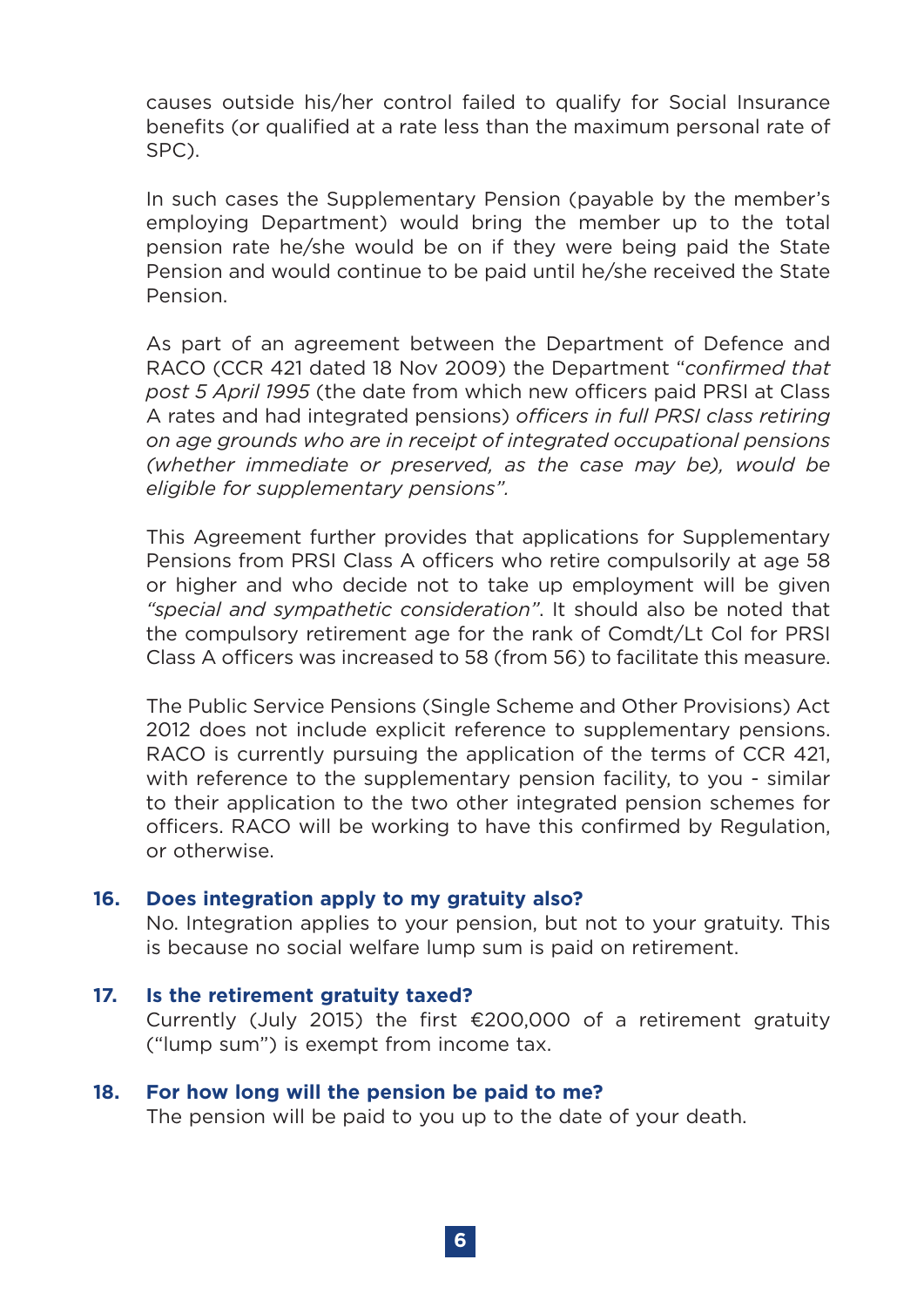#### **19. Is there any provision for my pension to be increased after I retire?**

Yes. The terms of the Scheme provide that post-retirement your pension will be increased in line with increases in the Consumer Price Index (if any). If the CPI falls the pension will not be reduced.

#### **20. What benefits are available if I retire on medical grounds?**

The benefits that may be paid if you are compulsorily retired on medical grounds depend on your overall service;

- If you have less than 2 years' service an immediate gratuity of 8.5% of pensionable remuneration per year of service would be paid.
- If you have more than 2 years' service you would qualify for an immediate pension of the amount of benefits accrued to the point of retirement.

The Scheme also provides that the Minister for Public Expenditure and Reform may make regulations to provide for the payment of enhanced benefits to an individual compulsorily retired on medical grounds, having regard to factors such as the member's age, career to date and expected career to date. These additions would be limited to 10 times the value of the most recent full year referable amount calculated for the member in question. It is understood that it is intended that these Regulations will be made.

If the disablement that leads to you being compulsorily retired on medical grounds is specifically related to your service in the DF you may also qualify for a Disability Pension or Disablement Gratuity.

#### **21. What benefits are payable if I die after retiring from the DF?**

If you die after retiring from the Defence Forces and you are married or in a civil partnership your spouse/civil partner may be awarded a survivor's pension of half your pension or preserved pension.

In general the payment of a survivor's pension will cease during any period in which the surviving spouse or civil partner is married, or in a civil partnership or cohabiting with any other person.

In addition, where you have eligible children a children's pension would be payable as follows;

- (a) Where there is 1 child 1/6 of your pension
- (b) Where there are 2 children 1/3 of your pension
- (c) Where there more than 2 children 1/2 of your pension

As a Class "A" PRSI contributor you are also insured for the full range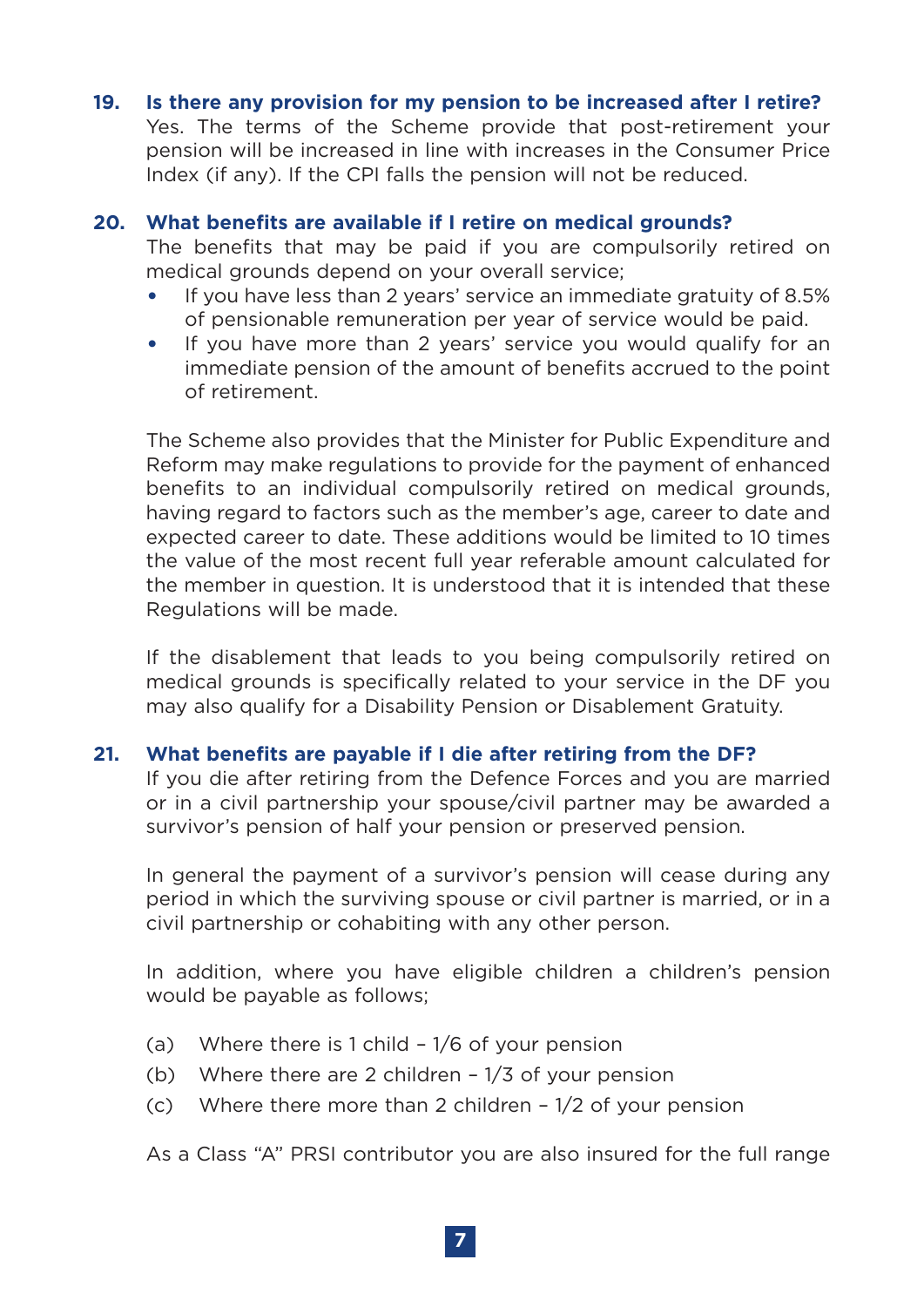of Social Insurance benefits including the Widow's, Widower's or Surviving Civil Partner's Pension. This would be payable in addition to any pension under the Scheme.

#### **22. What benefits would be payable if I died in service?**

If you die in service a death gratuity (lump sum) would be payable to your legal representative. This would be equal to twice your pensionable remuneration in the 12 months before your death (less any lump sums already paid).

In addition, if applicable, the survivor's pension and children's pension referred to at Q.20 above would be payable based on the pension that would have been payable to you had you retired or been retired or discharged on medical grounds on the date of your death.

The Social Insurance Widow's, Widower's or Surviving Civil Partner's Pension would also be payable if applicable as above.

### **23. Would the benefits be the same if I was killed on duty?**

No. If you are killed in the course of duty, at home or overseas, the standard death gratuity as described above is payable. However, if you are killed in the course of overseas duty a further lump sum of €157,594 is payable under the Department of Defence's special compensation scheme.

In addition, if you are killed in the course of duty either at home or overseas enhanced survivor's and children's pensions are payable. Combined these can be up to 90% of reckonable pay (50% for the spouse/partner and up to 40% for dependent children).

The Social Insurance Widow's, Widower's or Surviving Civil Partner's Pension would also be payable if applicable as above.

### **24. Who is regarded as a child for the purposes of the Scheme?**

Subject to certain conditions a person under 16 years of age or, if receiving full-time education or training, 22 years of age. However, again subject to certain conditions, there is no age limit where a dependent child is incapable of self-support due to permanent mental or physical disability.

For the purposes of the Scheme "children" includes step-children and lawfully adopted children.

# **25. Can I get a refund of my contributions in any circumstances?**

Yes. Your contributions (less an appropriate deduction for income tax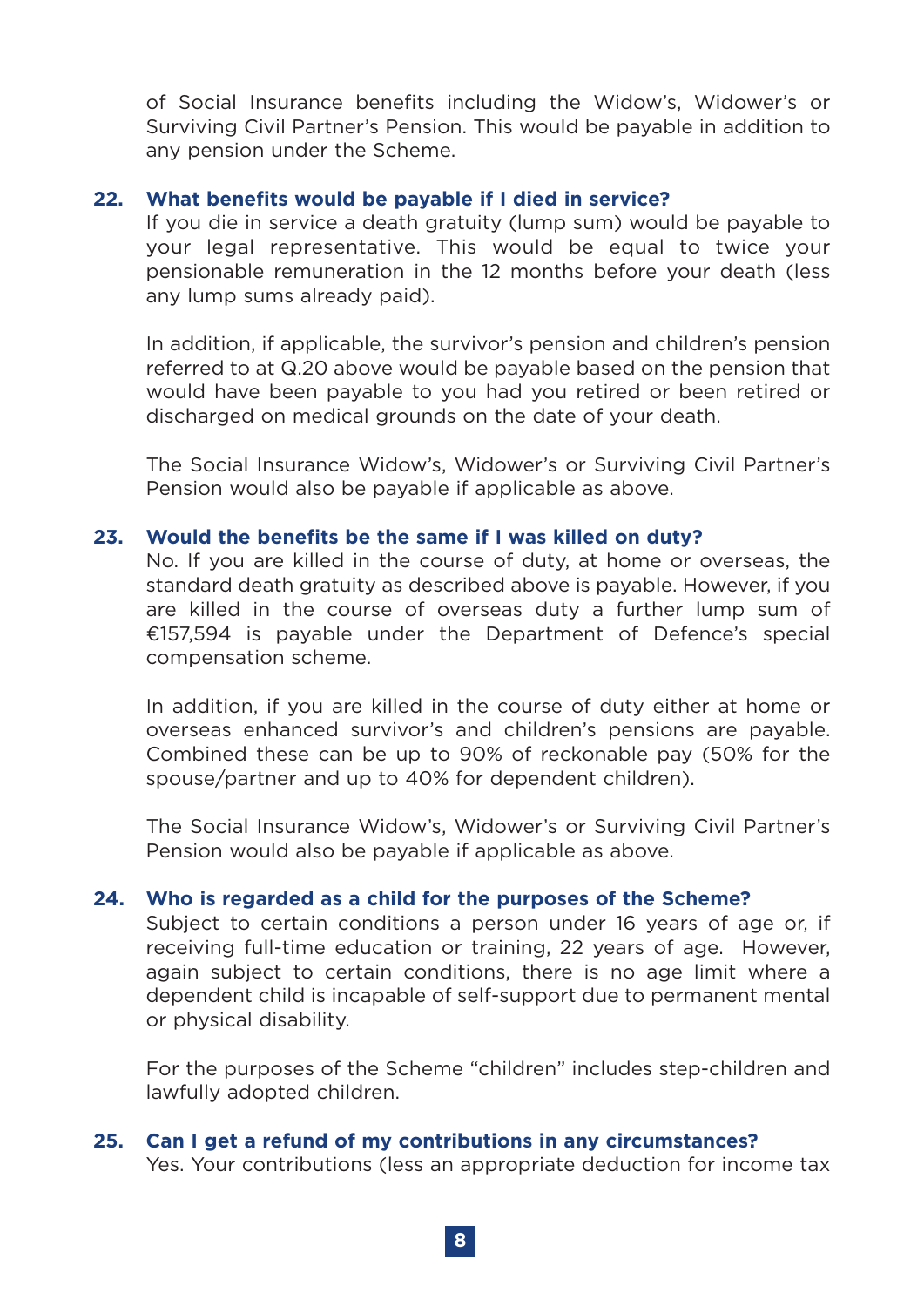and other statutory deductions) will be refunded to you if you leave the PDF (other than on medical grounds) with less than 2 years' service and where you are not moving to another public service organization covered by the Single Scheme.

### **26. If I am receipt of a military (occupational) pension are there any circumstances in which it would be reduced?**

Yes. Under the terms of the Public Service Pensions (Single Scheme and Other Provisions) Act 2012 if you are in receipt of a public service pension (including a DF pension) and you take up new employment in the public service (even in another area of the public service) your pension can be "abated" (reduced). If you are considering leaving the DF to take up employment elsewhere in the public service you should take detailed advice, particularly from your new employer, on how abatement will impact on you personally and how it will be implemented by DoD and your new employer.

#### **27. Where can I find the detailed rules of the Scheme?**

The detailed rules of the Single Scheme are provided in the Public Service Pensions (Single Scheme and Other Provisions) Act 2012. This is available online at;

http://www.oireachtas.ie/documents/bills28/acts/2012/a3712.pdf

Further details can also be obtained by contacting the Pension Section, Department of Defence in Renmore, Galway.

#### **28 Is there any scope for me to improve my pension?**

Yes. Because of the structure of the Single Scheme and current Revenue rules there appears to be considerable scope for members to improve their pension situation through the RACO Group Additional Voluntary Contribution (AVC) Plan. It is recommended that you fully explore your options in this area with the Association's advisors.

#### **29. Summary**

- Retirement benefits are based on 'career average earnings' model, rather than 'final salary' as previously applied.
- Benefits are linked to the CPI and the minimum pension age is 50 regardless of rank; otherwise, where leaving before age 50, pension and gratuity will be preserved. Therefore there is no immediate pension or gratuity payable before the age of 50. If retiring before 50 the pension and gratuity is preserved to 60 years of age upon application.
- Occupational pensions are integrated with the Social Insurance system pension's based on Class 'A' PRSI contributions and benefits.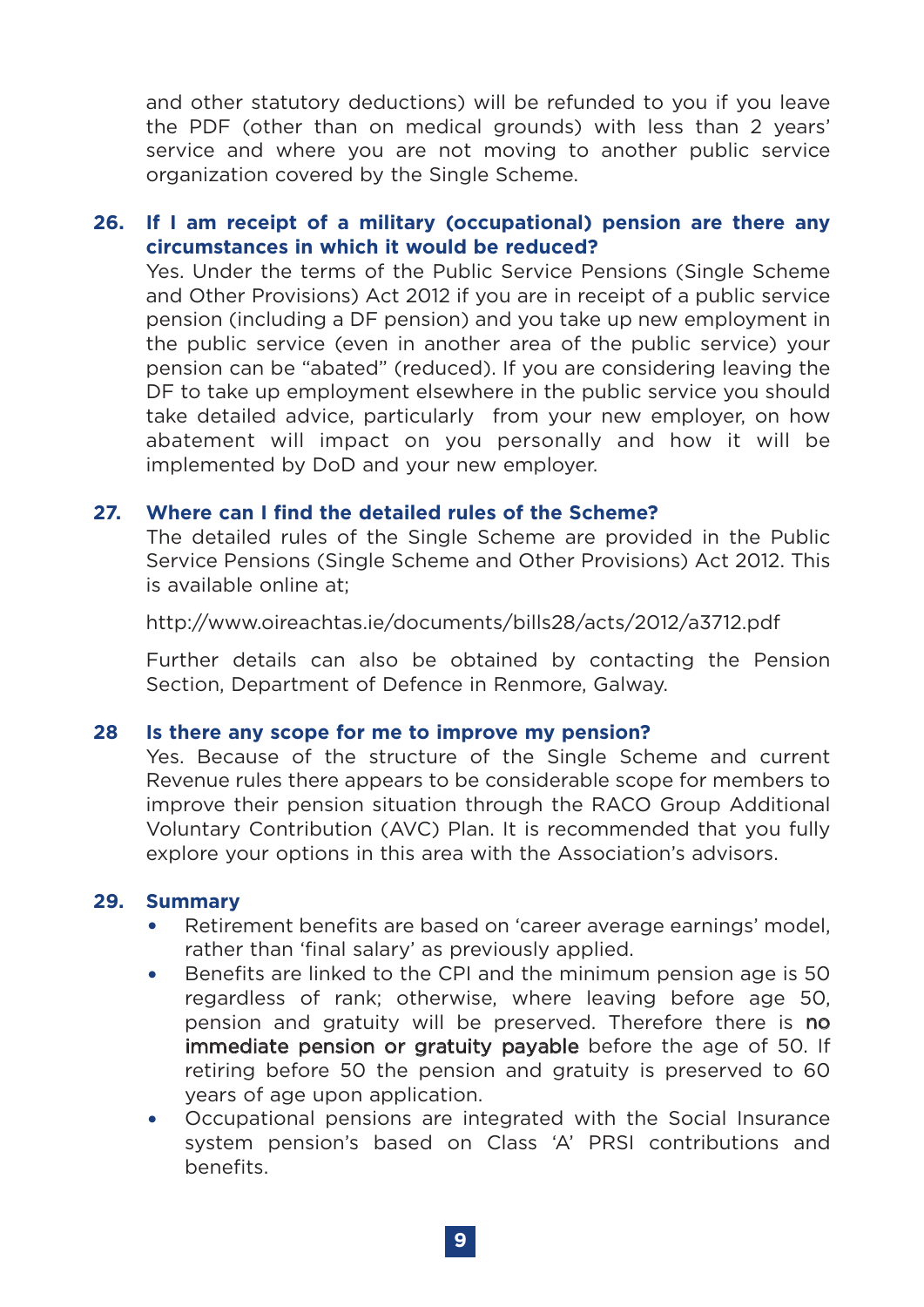- Deductions are made against pay and allowances (referable amounts) and hence certain allowances contribute to the overall pension amount.
- Military occupational pensions will accrue at a 'fast accrual' rate of 1/70th a year (instead of the standard 1/80th), but with a higher contribution rate of 7.5% (than 6.5% in the public service generally).
- Occupational pension max ½ pay (less State Pension Contributory) accrued over 30 years.

**The purpose of this Booklet is to provide general information on superannuation entitlements for established Civil Servants recruited to the Public Service on or after 6 April 1995 and before 1 April 2004 in a format that is easy to understand. Ultimately, it is the rules of the Civil Service Pension Schemes that determine a member's entitlements and this Booklet cannot override the formal rules of the pension schemes. The Single Public Service Pension Scheme which applies to new entrants from 1 January 2013 is explained briefly at Appendix 2.**

**You should consult your Department should you have a particular query which is not covered in the Booklet or should more information be needed.**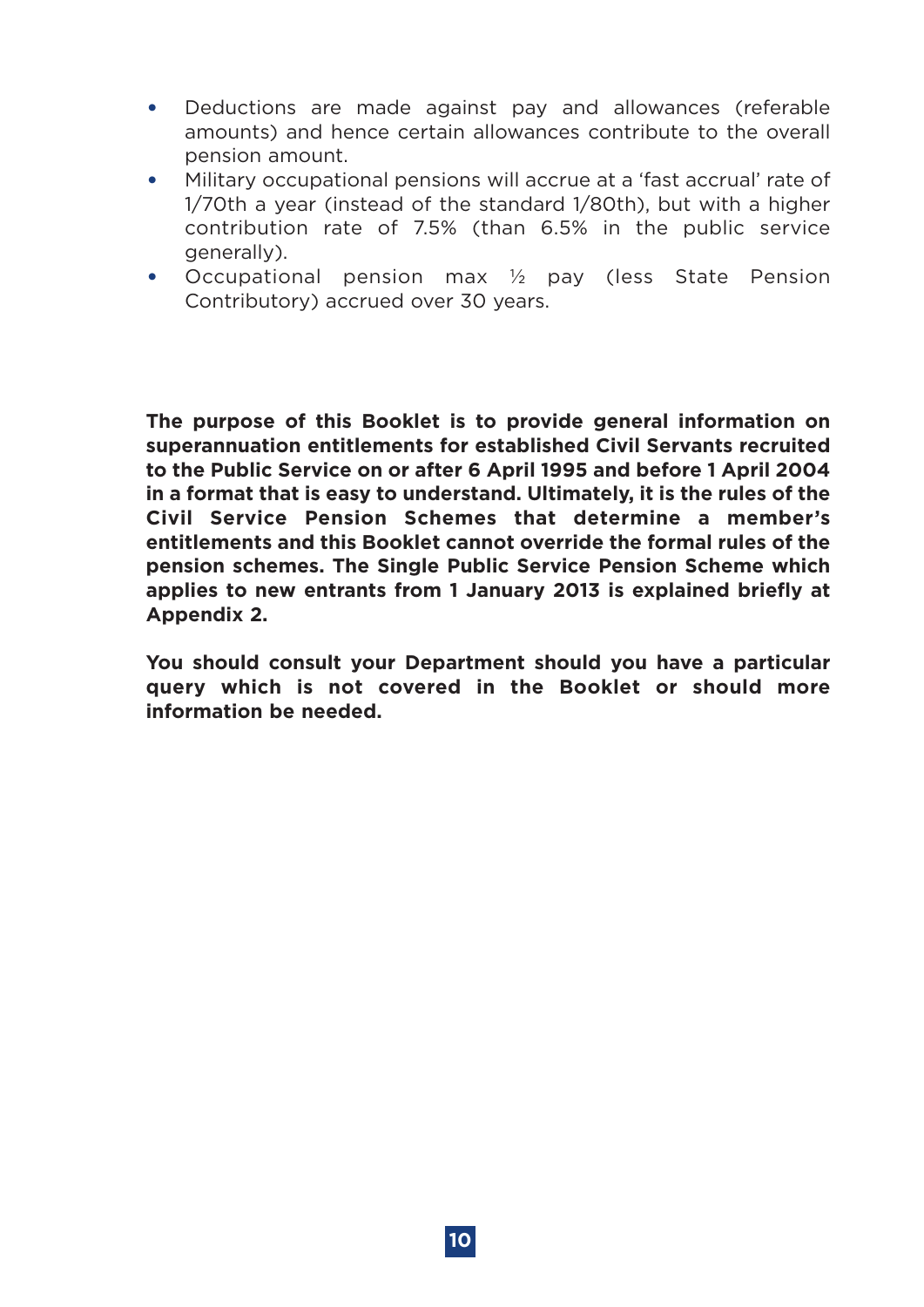# **APPENDIX 1**

# **Items that may be ncluded in pensionable remuneration – Single Pension Scheme – as at July 2015**

- 1. Regimental (basic) Pay
- 2. Military Service Allowance
- 3. Flying Pay
- 4. Additional Pay ATC Officers
- 5. Additional Pay Army Medical Corps ("Specialist Pay", O/C Military Hospital)
- 6. Health and Safety Officers Allowance
- 7. Foreign Language Proficiency Allowance
- 8. Personnel Support Services Officers Allowance
- 9. Diving Allowance Annual Rate
- 10. Army Ranger Wing Allowance
- 11. Substitution Allowance
- 12. Security Duty Allowance
- 13. Security Duty Allowance Portlaoise Prison
- 14. Explosive Ordnance Disposal Duty Allowance
- 15. Brigade Duty Officer Allowance
- 16. Diving Allowance Daily Rate
- 17. In-Charge Allowance
- 18. Patrol Duty Allowance
- 19. Emergency Medical Officer Allowance